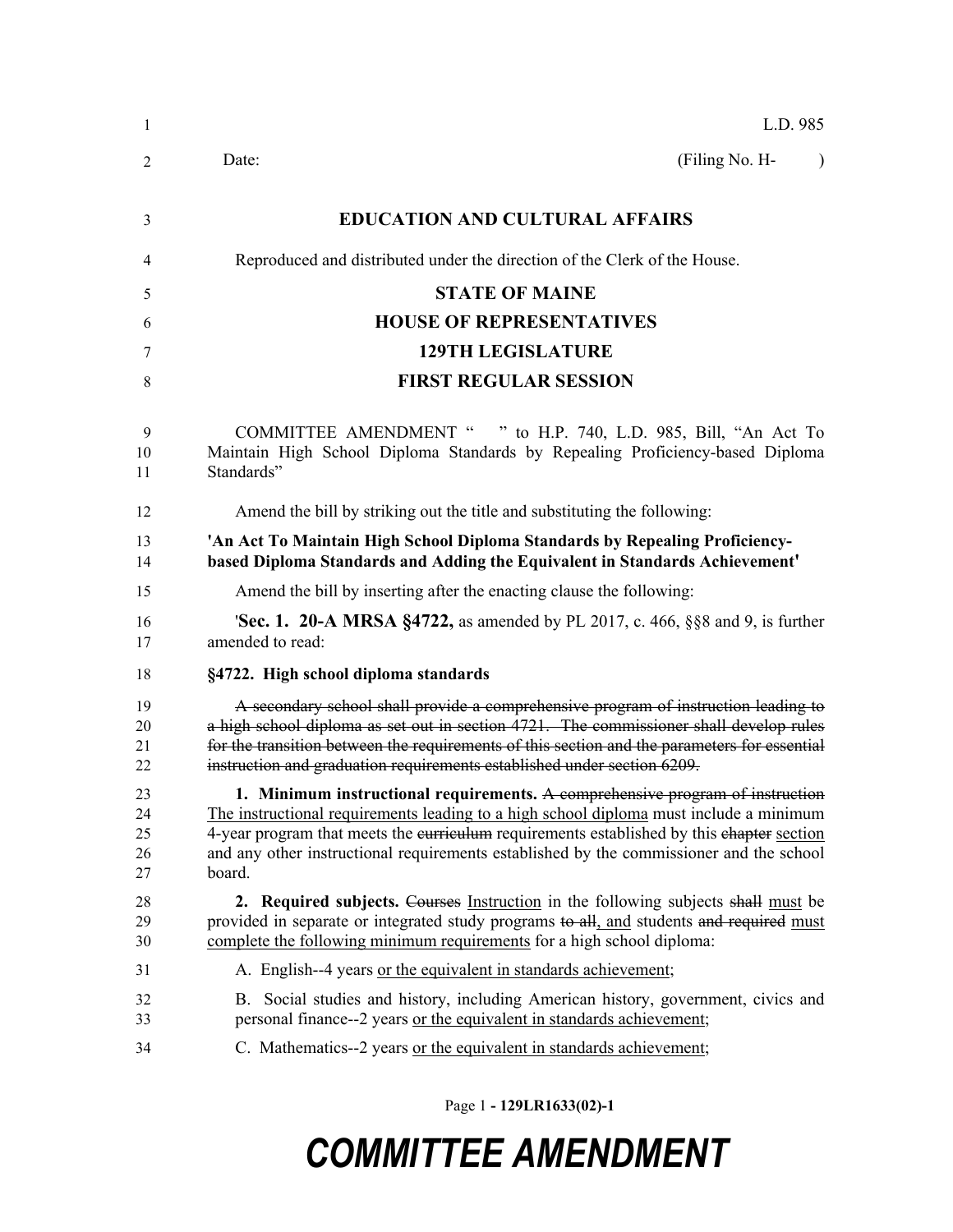1 D. Science, including at least one year of laboratory study--2 years <u>or the equivalent</u> in standards achievement; and E. Fine arts, which may include art, music, forensics or drama--one year or the equivalent in standards achievement. **2-A. Implementation of multiple pathways and opportunities.** Students may demonstrate achievement of the standards through multiple pathways as set out under including those identified in section 4703 and multiple opportunities. Achievement may be demonstrated by evidence documented by course and learning experiences using multiple measures, such as, but not limited to, examinations, quizzes, portfolios, performances, exhibitions, projects and community service. **2-B. Policy.** The following are the fundamental policies in the State's high school diploma standards: A. To ensure that a diploma indicating graduation from a secondary school signifies that the graduate has completed the requirements described in this section and is ready to enter a postsecondary educational program or a career as a clear and effective communicator, a self-directed and lifelong learner, a creative and practical problem solver, a responsible and involved citizen and an informed and integrative thinker; B. To recognize that in order to help students to reach the goal described in paragraph A, school administrative units must align their instruction with the system of learning results established under section 6209; and C. To encourage school administrative units to develop innovative multiple pathways that allow all students to learn and demonstrate their achievement through multiple means and measures pursuant to subsection 2-A. **3. Satisfactory completion.** A diploma may be awarded to a secondary school students student who have has satisfactorily completed all diploma requirements in accordance with the academic standards of the school administrative unit and this chapter section. All secondary school students must achieve the content standards of the parameters for essential instruction and graduation requirements established pursuant to 30 section 6209. Children A child with disabilities a disability, as defined in section 7001, subsection 1-B, who successfully meet the content standards of the parameters for essential instruction and graduation satisfies the local diploma requirements in addition to any other diploma requirements applicable to all secondary school students, as the 34 manner specified by the goals and objectives of their the child's individualized education plans, may plan must be awarded a high school diploma. Career and technical students may, consistent with the approval of the commissioner and the local school board, satisfy the requirements of subsection 2 through separate or integrated study within the career and technical school curriculum, including through courses provided pursuant to section 8402 or 8451-A. **4. Exception.** A secondary school student who has satisfactorily completed the freshman year in an accredited degree-granting institution of higher education or a secondary school student who has satisfactorily completed the junior and senior years in a dual enrollment career and technical education program formed pursuant to chapter 229

Page 2 **- 129LR1633(02)-1**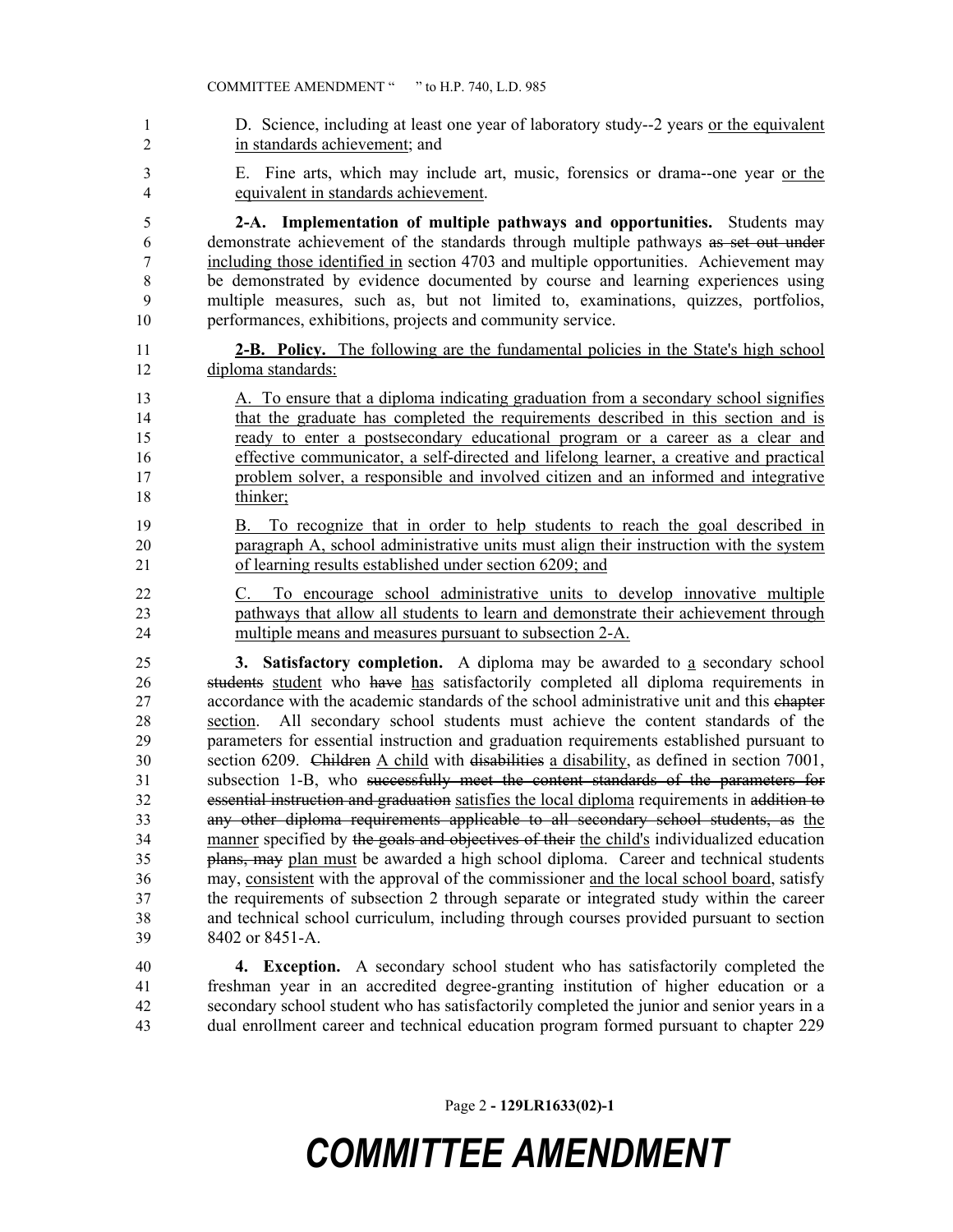may be eligible to receive a high school diploma from the secondary school the student last attended, although the student may not meet the graduation requirements of this Title. **5. Advanced study.** Nothing in this chapter may prevent the award of a diploma to a student who has completed all diploma requirements in fewer than 4 years of study. **6. Exception for certain veterans.** A secondary school may award a high school diploma to a person who meets all of the following requirements. A diploma may be awarded posthumously. A. The person or the person's family must apply to the secondary school for the diploma. B. The person must either: (1) Have attended the secondary school or attended a secondary school in the geographic area now served by the secondary school; or (2) Currently reside in the geographic area served by the secondary school. C. The person must have left secondary school: (1) Before or during World War II to serve in the Armed Forces during World War II; (2) Before or during the Korean Conflict to serve in the Armed Forces in the Korean Conflict; (3) Before or during the Vietnam War to serve in the Armed Forces during the Vietnam War era. For purposes of this subparagraph, "Vietnam War era" means the period beginning February 28, 1961 and ending May 7, 1975; or (4) To serve in the Armed Forces during the period of wartime or peacetime after a period of wartime described in subparagraph (1), (2) or (3). D. The person did not graduate or receive a high school diploma because of service in the Armed Forces. E. The person received an honorable discharge or a certificate of honorable service from the Armed Forces. For purposes of this subsection, "Armed Forces" means the Army, Navy, Air Force, Marine Corps or Coast Guard; and the Merchant Marines only for the period of December 7, 1941 to August 16, 1945. **7. Applicability of requirements.** This section applies to the granting of diplomas to secondary school students beginning January 1, 2019.' Amend the bill by relettering or renumbering any nonconsecutive Part letter or section number to read consecutively. **SUMMARY** This amendment adds to the bill provisions regarding the State's high school diploma standards.

Page 3 **- 129LR1633(02)-1**